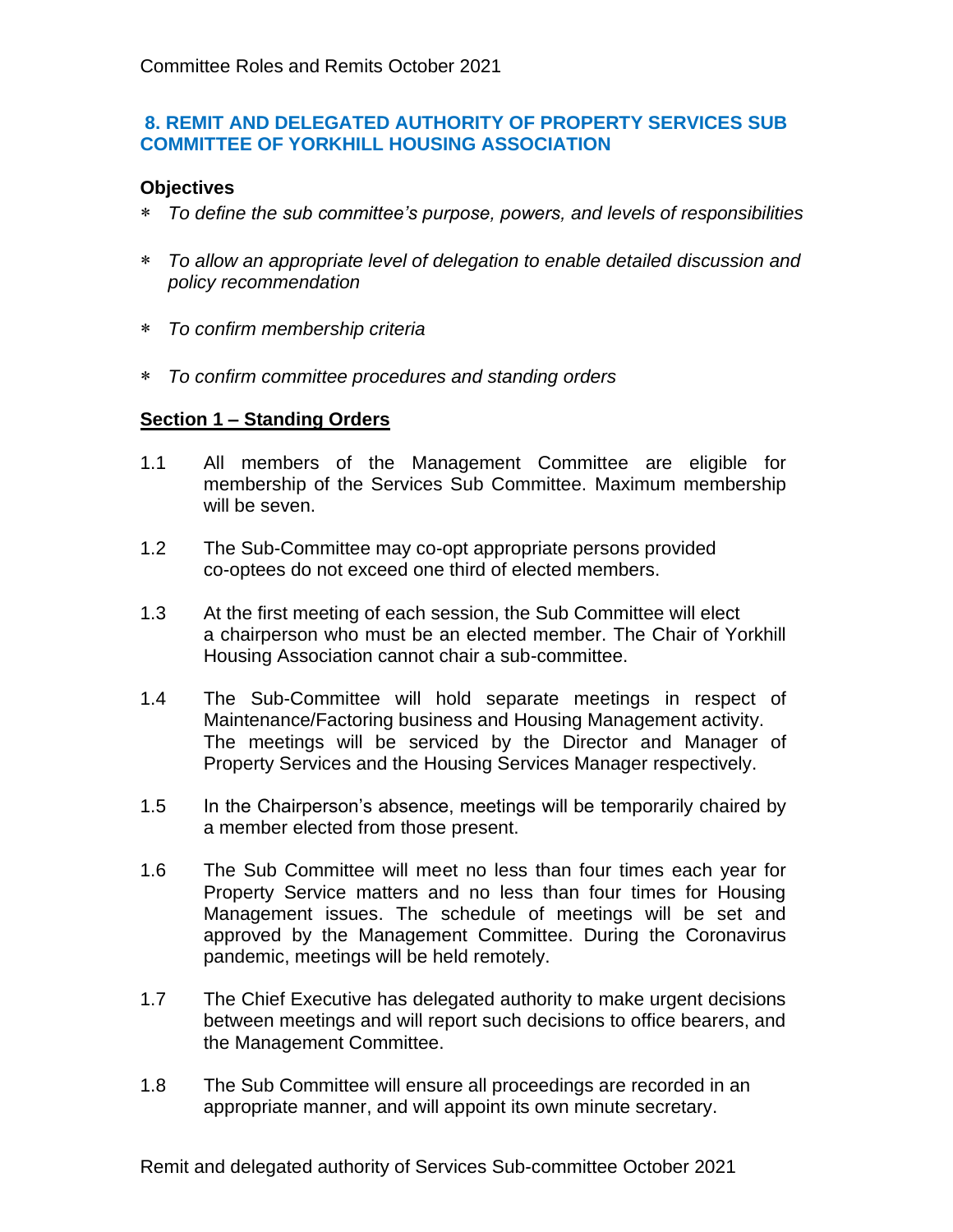- 1.9 A summary report of key decisions and issues covered by the subcommittee will be submitted to the next meeting of the Management Committee for information or ratification of policy issues.
- 1.10 A quorum will be three elected members.
- 1.11 If the meeting is inquorate 30 minutes following the scheduled start, it will be adjourned to be reconvened within 10 working days at a time and place agreed by those present. The same procedures apply to meetings that become inquorate after a quorate start.
- 1.12 If a reconvened meeting remains inquorate 30 minutes after the scheduled start, the meeting will be abandoned and all business deferred to the next meeting of the Management Committee or the next meeting of the Sub Committee, whichever is first.

Any urgent business that can not wait will be processed by the Chief Executive or appropriate Manager in conjunction with a minimum of two office bearers in accordance with approved procedures.

- 1.13 Decisions taken by the Sub Committee in accordance with delegated powers will be binding unless a special meeting of the Management Committee is convened to have a decision overturned.
- 1.14 Decisions will be made by a majority of members present. In the event of a tie, the Chair has a second casting vote.
- 1.15 Meetings will close not more than two and a half hours from the scheduled start unless otherwise agreed by two thirds of members present.

## **Section 2 – Delegated Powers and Responsibilities**

The Management Committee will review these powers and responsibilities at least once every year.

*The Services Sub Committee is responsible for* :

- 2.1 Monitoring the Association's ongoing compliance with all regulatory and legislative requirements in respect of Housing Management, Maintenance and Factoring service provision.
- 2.2 Ensuring all business activities are in accordance with the organisation's current strategic plan.